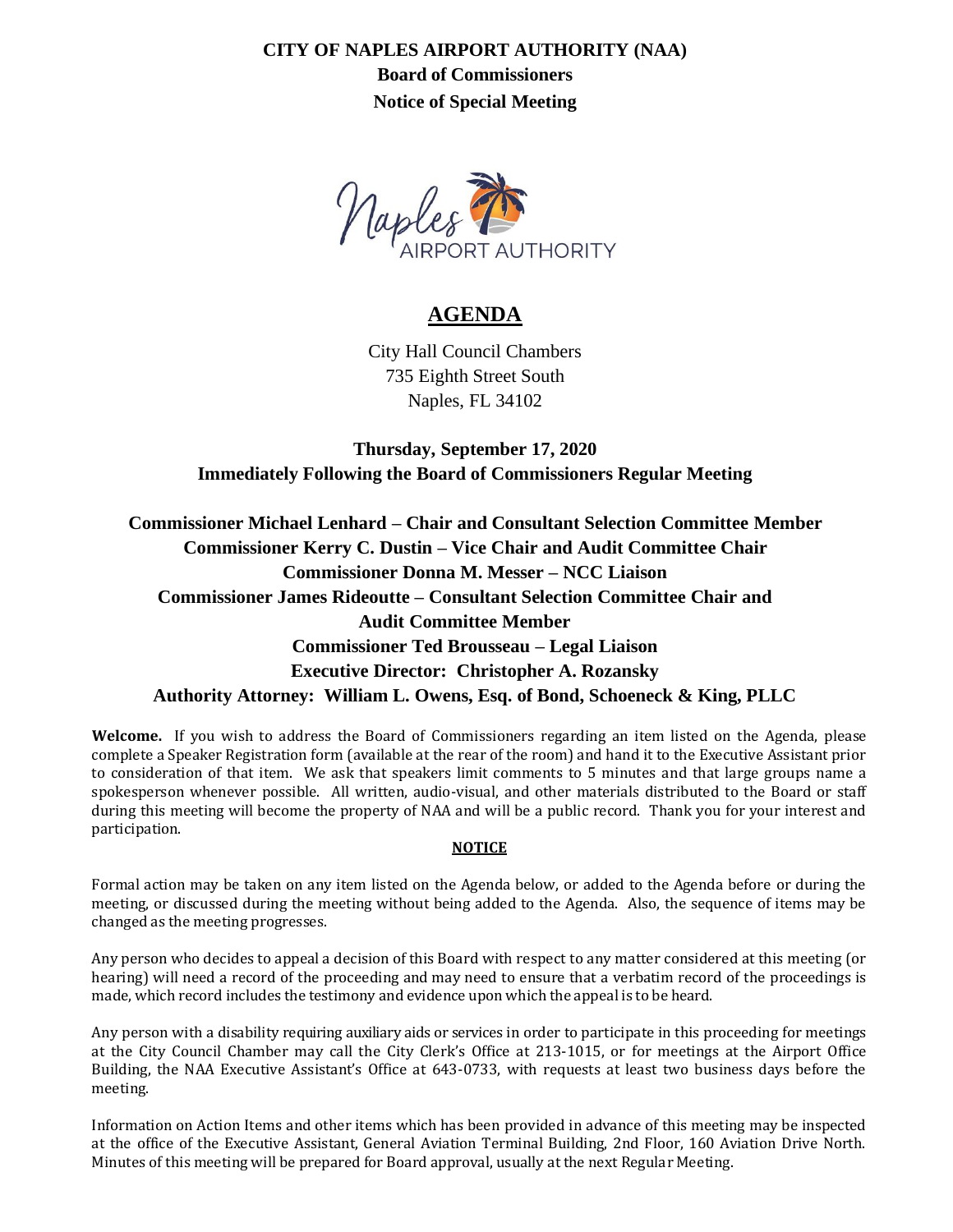Notice of Special Meeting – Agenda September 17, 2020 Page 2

- **A. ROLL CALL**
- **B. PLEDGE OF ALLEGIANCE**
- **C. AGENDA (Add, delete or re-sequence items)**
- **D. ACTION ITEMS (Public comments accepted for each item; 5 minute limit)**
	- 1. Interviews and Ranking of Responses to Request for Proposals for Land Lease for Development of North Quadrant Parcel 3
		- a. Parcel 3 Respondents
			- Gulf Coast Commercial Corporation
			- Marco Hangars, LLC
			- PPD Holdings, LLLP
			- Ouality Enterprises USA, Inc./APF Development IV, LLC

## **E. PUBLIC COMMENTS (5 minute limit)**

## **F. CORRESPONDENCE/COMMISSIONER COMMENTS & REQUESTS/MEETINGS**

**G. ADJOURN**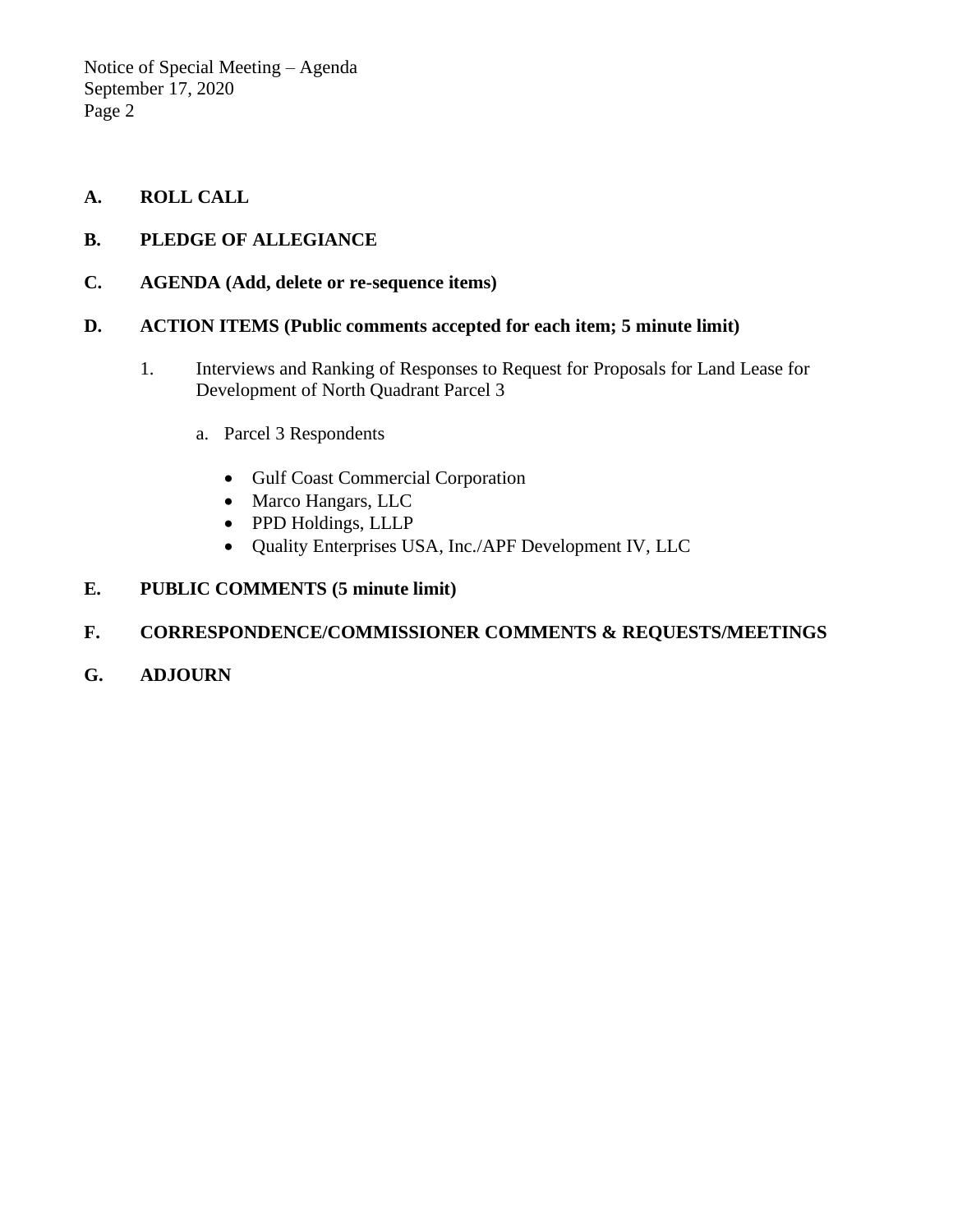

| To:                  | <b>Honorable Chair and Commissioners</b>                                                                                                        |
|----------------------|-------------------------------------------------------------------------------------------------------------------------------------------------|
| <b>From:</b>         | Christopher A. Rozansky, Executive Director                                                                                                     |
| $\mathbf{By:}$       | Heather LeDuc, Business Manager                                                                                                                 |
| <b>Meeting Date:</b> | September 17, 2020                                                                                                                              |
| Re:                  | <b>ACTION ITEM</b>                                                                                                                              |
|                      | <b>Interviews and Rankings of Responses to Request for Proposals</b><br>1.<br>for Land Lease for Development of North Quadrant Land Parcel<br>3 |

**ACTION REQUESTED:** Interview the four (4) respondents to the Request for Proposals (RFP), establish a rank order and authorize the Executive Director to enter into land lease negotiations with the top-ranked firm.

**BACKGROUND:** On July 1, 2020, an RFP was issued to solicit proposals from qualified parties interested in the lease of vacant land parcel 3 in the north quadrant of the airport. for development of commercial aeronautical services or private use. The RFP was publicly advertised and posted on our website (https://flynaples.com/rfp-north-quad-parcel-3-development). Potential respondents were provided an opportunity to pose questions and request additional information through July 23, 2020. Responses were published in the form of addenda to the RFP.

Proposals were due and publicly opened on August 12, 2020. Four (4) submittals were received and were determined to be responsive to the RFP. The submittals from the parties below (in no particular order) are attached:

- Gulf Coast Commercial Corporation
- Marco Hangars, LLC
- PPD Holdings, LLLP
- Quality Enterprises USA, Inc./APF Development IV, LLC

The RFP included the criteria by which proposals would be evaluated:

- Use of Premises
- Quality of Development
- Proven Record of Success
- Financial Capacity
- References
- Proposed Lease Terms